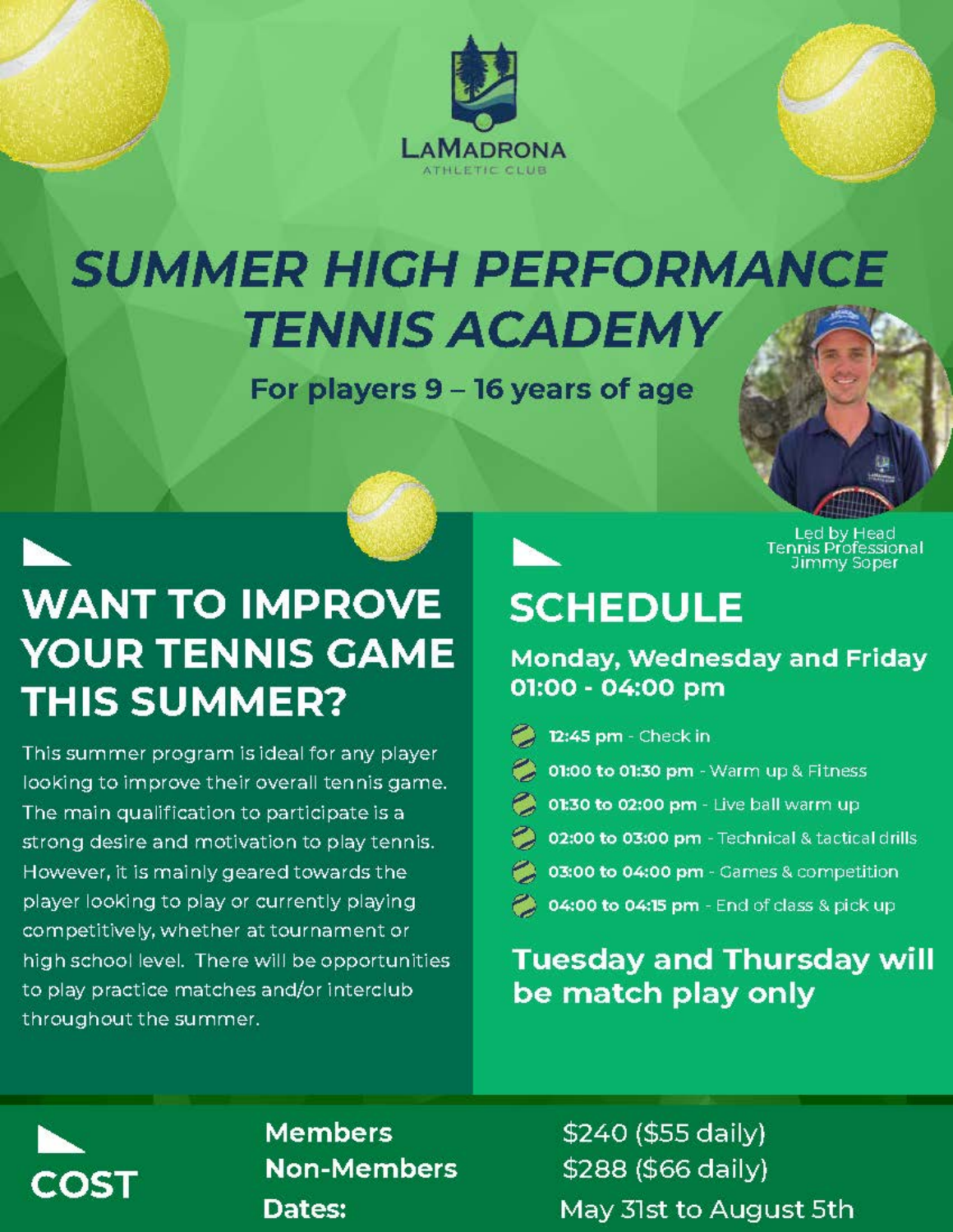

# **SUMMER HIGH PERFORMANCE TENNIS ACADEMY**

Please fill out the registration information below and return to front desk with your payment.

| <b>Player Information</b>                                                                                              |  |  |  |  |  |  |  |  |
|------------------------------------------------------------------------------------------------------------------------|--|--|--|--|--|--|--|--|
| Player's Name: <u>All and the same and the same and the same and the same and the same and the same and the same</u>   |  |  |  |  |  |  |  |  |
| Parent's Name: <b>All and Science of All and Science of All and Science of All and Science of All and Science of A</b> |  |  |  |  |  |  |  |  |
|                                                                                                                        |  |  |  |  |  |  |  |  |
|                                                                                                                        |  |  |  |  |  |  |  |  |

Player will participate on the following weeks/days:

| May 31 - June 3  |   | W | Th        | F | <b>July 5-8</b>   |   | W | Th.       | F |
|------------------|---|---|-----------|---|-------------------|---|---|-----------|---|
| June 6-10        | M | W | Th.       | F | July 11-15        | M | W | <b>Th</b> | F |
| June 13-17       | M | W | <b>Th</b> | F | <b>July 18-22</b> | M | W | <b>Th</b> | F |
| June 20-24       | M | W | <b>Th</b> | F | July 25-29        | M | W | Th.       | F |
| June 27 - July 1 | M | W | Th        | Е | Aug 1-5           | M | W |           | Е |

**PLEASE FEEL FREE TO CONTACT US AT TENNISLMAC@CALUBS.COM OR** 831-438-1072 IF YOU HAVE ANY QUESTIONS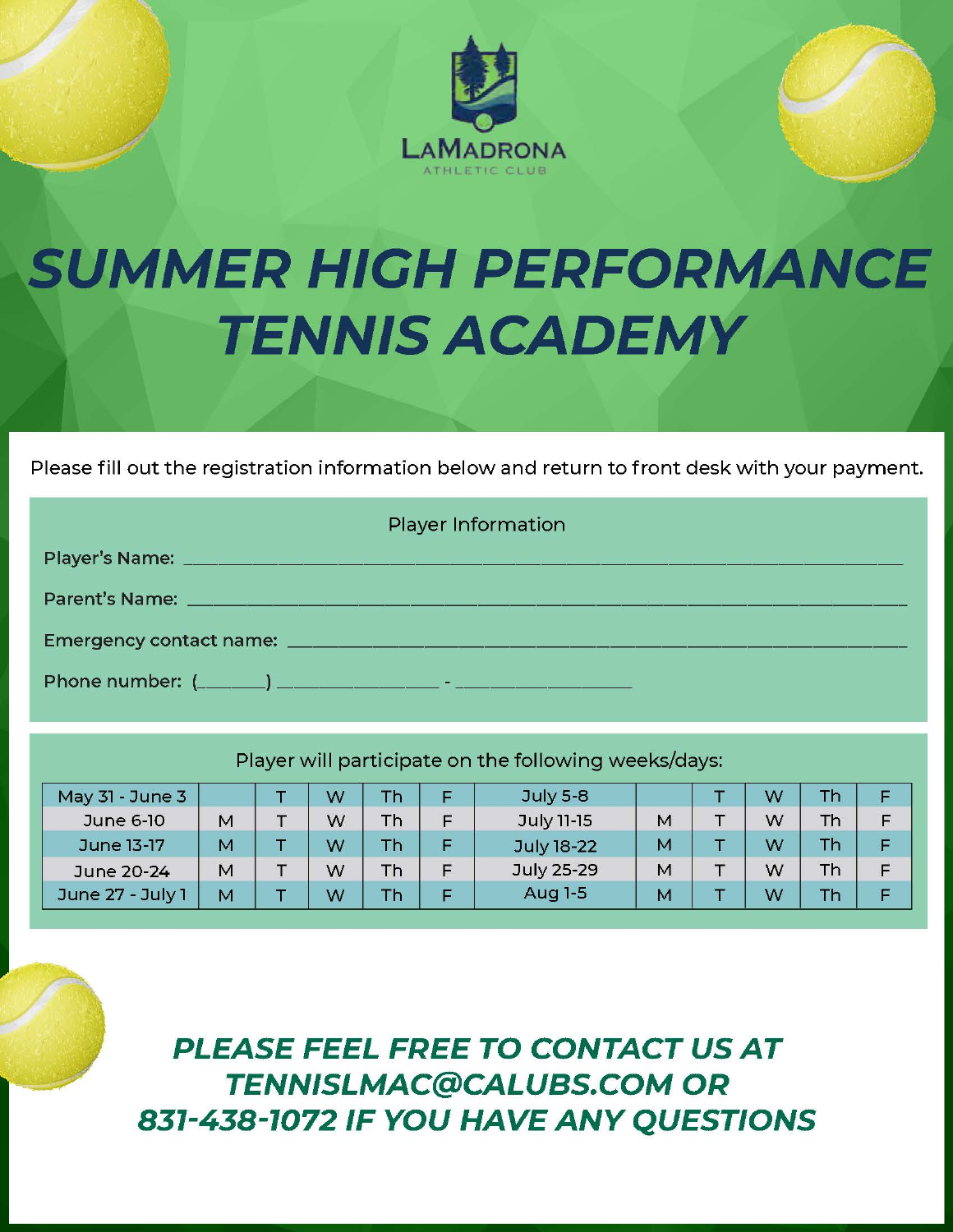#### **Express Assumption of Risk Agreement and Release of Liability and Indemnity Agreement**

I, the undersigned Parent(s), Legal Guardian(s), or Participant, on my own behalf, and behalf of all others who are listed as Participants under this Agreement, including my unborn and/or minor children, and my and their personal representatives, assigns, successors, heirs, and next of kin, (hereinafter collectively referred to as the "Participants"), acknowledge and agree that the use of the facilities, services, equipment or premises of La Madrona Athletic Club (the "Club") by any of the Participants involves potential and/or inherent dangers, hazards and risks of injury to persons and property, and the Participants assume full responsibility for such risks for myself/themselves. The Participants agree and acknowledge that I/they have entered into the Agreement for use for use of the Club's facilities, services, equipment, or premises primarily for recreational purposes and not to use any specific piece of equipment or training or exercise methodology. In consideration of being permitted to enter the Club's facilities for any purpose, including, but not limited to, observation, use of facilities, services, or equipment, or participation in any way, the Participants agree to the following: the Participants are authorized to, and do hereby release, defend, and hold the Club, its and their shareholders, directors, officers, parents, subsidiaries, employees, volunteers, members, managers, independent contractors, and agents harmless from all liability to all the Participants, and any of my/their personal representatives, assigns, heirs and next of kin for any loss or damage sustained by any of the Participants. The Participants hereby waive, release and forever discharge any and all claims or demands therefore based on, or on account of, any injury or death to any of the Participants and property loss or damages sustained by any of the Participants, whether or not foreseeable, caused by the active or passive negligence of the Club or otherwise, while any of the Participants is in, upon, or about the Club's premises, or while using the Club's facilities, services, or equipment or while participating in any Club activity at any location.

This Express Assumption of Risk Agreement and Release of Liability and Indemnity Agreement (the "Release"), includes, but is not limited to, claims based on the following: the Club's improper maintenance of its equipment (mechanical or otherwise), grounds or facilities, negligent instruction or supervision, including personal training, or inadequate security or staffing, the Participants' use of the Club's facilities, services, or equipment, and/or slipping or tripping anywhere in or about the Club or any location in which the Club operates, including, but not limited to public facilities. Such facilities include, but are not limited to: exercise equipment, exercise rooms, weight rooms, locker rooms, sidewalks, parking lots, stairs, pool, whirlpool, spa, sauna, steam room, tennis/racquet/squash courts, or lobby area or parking lot. Such risk of injury includes, but is not limited to injuries arising from the participation by any of the Participants, or others in supervised or unsupervised activities at the Club, injuries and medical disorders, including, but not limited to death, heart attacks, strokes, heat stress, sprains, broken bones, injured muscles and ligaments, and mental anguish, among others, arising from exercising, any recreational use of any of the Club's facilities, or otherwise, or while participating in any of Club's programs, classes, or activities, and accidental physical and mental injuries occurring anywhere in or about the Club, including its dressing rooms, showers and other facilities.

The Participants also agree to indemnify and hold the Club, its agents, officials, shareholders, directors, officers, parents, subsidiaries, employees, volunteers, members, managers, independent contractors, and agents harmless from any loss, liability, damage or cost that the Club may incur due to the presence of any of the Participants in, upon, or about the Club's premises or in any way observing or using any of the Club's facilities, services or equipment, whether or not foreseeable, caused by a Guest's negligence or otherwise. The Participants further expressly agree that the Release is intended to be as broad and as inclusive as permitted by the law of the state of California, and that if any portion of the foregoing Release is held invalid by a court of law, then that portion shall be deemed stricken and it is agreed that the remainder of the Release shall continue in full force and effect without the invalid portion. The undersigned Agrees that this Agreement shall be construed in accordance with the Laws of the State of California, without giving effect to the conflict of law provisions thereof, and that the State of California, County of Los Angeles.

On behalf of the Participants, I acknowledge that I have carefully read this Release and fully understand that it is a release of liability, and express assumption of risk and indemnity agreement. I am aware and agree that by executing this Release, I, and all of the Participants are giving up any rights I or any and all of the Participants may have to bring a legal action or assert a claim against the Club for injuries or losses that Participants may incur, including, but not limited to active or passive negligence, or for any defective product on its premises. I also agree that this represents the entire agreement and that there are no other oral or written promises or representations which in any modify the terms herein. Any modification to this agreement must be made in writing and be signed by both parties.

I represent that I have the actual authority to, and do hereby enter into this Release on my behalf and as an authorized agent, or parent or legal guardian for all of the Participants. I have read and voluntarily signed this Release and I further agree that no oral representations, statements or inducement apart from the foregoing Release have been made to me.